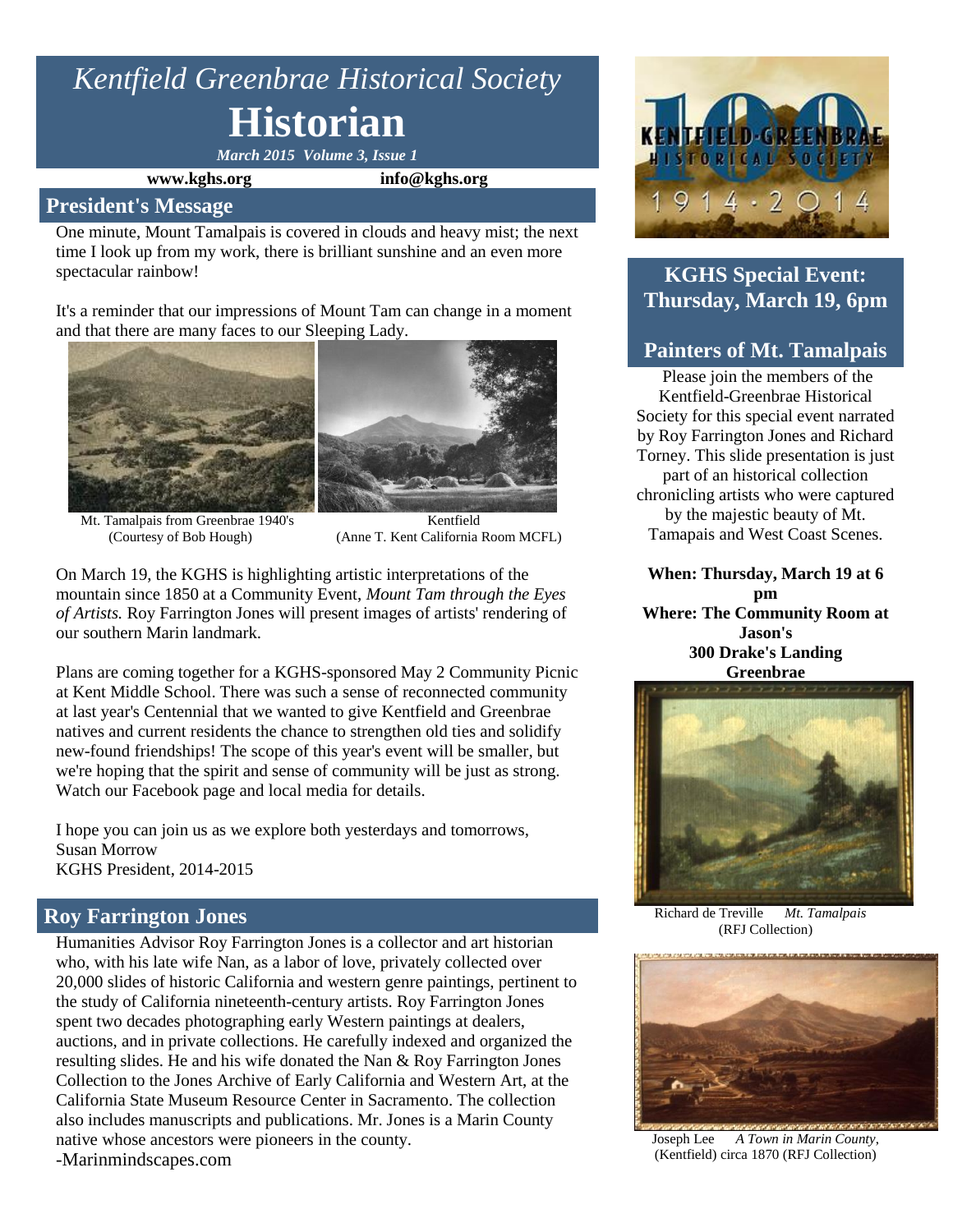## **Majestic Mount Tamalpais**

Mt. Tamalpais dominates Marin County, the highest peak in the Marin hills reaching an elevation of 2,574 feet. The lower slopes were once inhabited by the Miwok Indians, from which she gets her name, *[támal pájiṣ](http://en.wiktionary.org/wiki/t%C3%A1mal_p%C3%A1ji%E1%B9%A3)*, literally "west hill." One Anglo-based myth claims that the name is the Coast Miwok word for "sleeping maiden" but there is no evidence of this. The cities, towns and communities grew up at its feet. Ross Landing, later to be known as Kentfield, was one of those places.

Deep in the Kent family lore is the story of their matriarch's first view of what would become their longtime home. As the story goes, Mrs. Albert E. Kent took a buggy ride from her rented home in San Rafael over the south ridge and, as the Ross Valley vista unfolded below with Mt. Tamalpais as a backdrop, she proclaimed what she saw to be a "vision of paradise" or some such words of delight.

What Adaline Kent saw that spring day in 1872 was a bowl-shaped valley, often shaded by the distinctive and pleasantly shaped east peak of Mt. Tamalpais.

*-In the Heart of Marin: A History of Kentfield and Greenbrae* by Dewey Livingston



Mount Tamalpais has been a very popular subject in California landscape painting. One internationally prominent artist, George Demont Otis, settled in Kentfield. His painting of "Tamalpais- Kent Estate" graces the cover of our book *In the Heart of Marin*

and is currently displayed in the Kentfield Fire Department.

Roy Farrington Jones and his late wife Nan have documented many of these painters who have made Tamalpais the subject of one or more paintings. This slide collection is housed at the Crocker Museum in Sacramento and will be shared with members and friends of the Kentfield-Greenbrae Historical Society on March 19.



Belmore Brown *Mt. Tamalpais from Bon Air Hill* (RFJ Collection)

# **KGHS Memberships and Renewals**

Thank you to all members who have renewed their membership! Many of you who joined in time for our Centennial last May will be getting a renewal notice in the coming months. We hope that you will remember the Kentfield-Greenbrae Historical Society by renewing your membership at a level that is comfortable for you. Even though the last few years were focused on the book publication and Centennial, we still have a lot of plans for the future and need your continued support. We are currently developing curriculum for the K-4 students, planning an annual May Day on May 2, organizing programs such as the Mt. Tamalpais Painters presentation and creating activities, lectures and walks in the community. Please pass this newsletter on to your friends and encourage them to join the KGHS. Your support will allow us to continue to enrich the lives of students and the community. This all can be done on our website [www.kghs.org.](http://www.kghs.org/)

## **SAVE THE DATE: Saturday, May 2 for a May Day Community Picnic!**

The Centennial Celebrations seem so far away now, but there is still a great deal of enthusiasm to make it an annual event, on a much smaller scale. And that is just what we are planning!

**Please save Saturday May 2** for a community picnic with Maypole dancing, games, music and reunions. If you are interested in volunteering for a May Day 2015 Planning Committee, please contact [marileerogers@hotmail.com](mailto:marileerogers@hotmail.com)